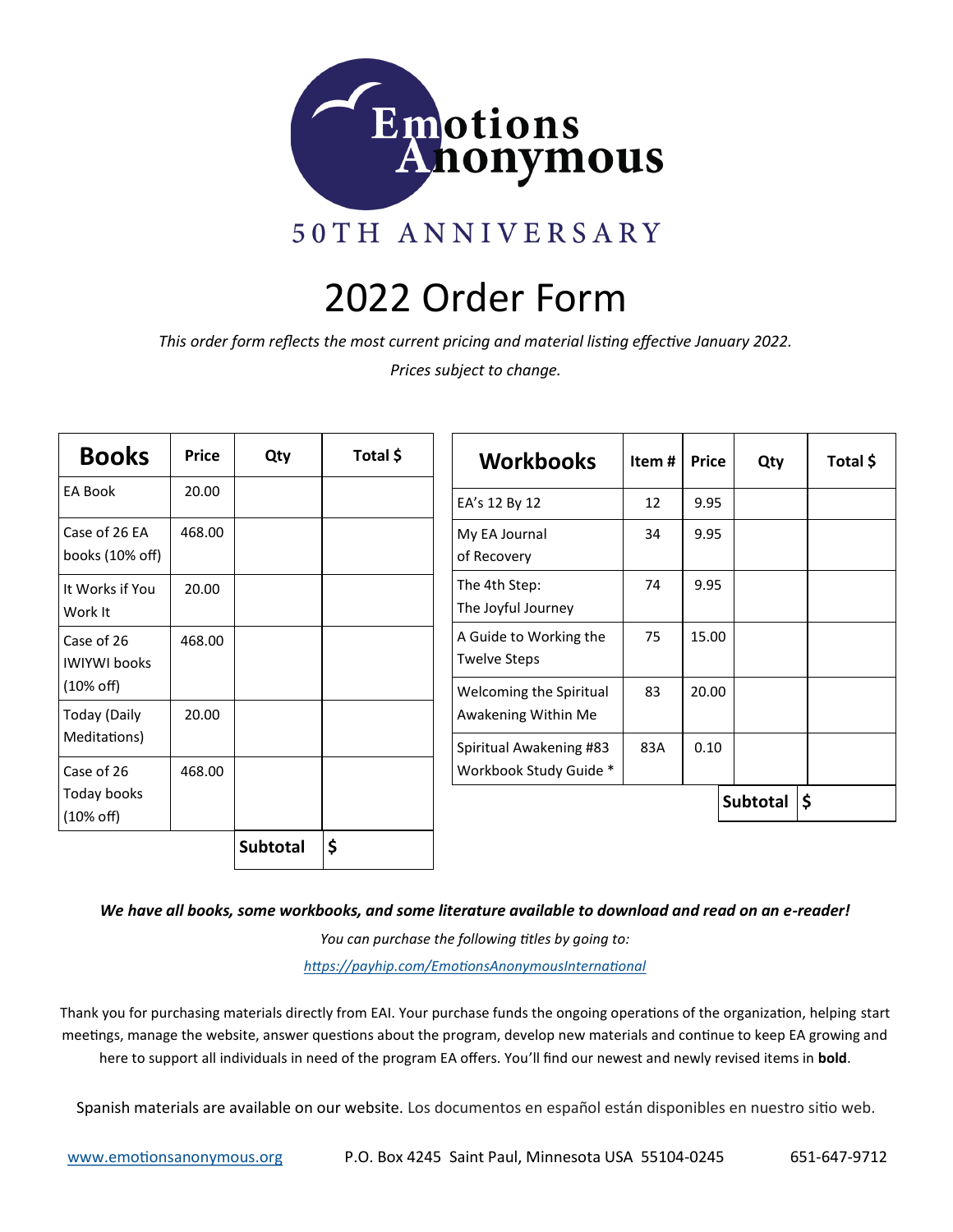# **Literature** (Pamphlets, Booklets, Packets, and Handouts) \* Available to print off the website at no charge

| Item#          | <b>Title</b>                                   | Cost        | Qty | Total \$ | Item#                        | <b>Title</b>                                       | <b>Price</b> | Qty | Total \$ |
|----------------|------------------------------------------------|-------------|-----|----------|------------------------------|----------------------------------------------------|--------------|-----|----------|
| 1              | EA's 12-Step Program *                         | 0.10        |     |          | 38                           | Intergrp Assoc. Guide                              | 1.10         |     |          |
|                | (revised)                                      |             |     |          | 39                           | Speaker's Guide                                    | 0.40         |     |          |
| $1-LP$         | EA's 12-Step Program                           | 1.65        |     |          | 40                           | Control                                            | 0.40         |     |          |
|                | (Large Print)                                  |             |     |          | 42                           | Loneliness (revised)                               | 0.40         |     |          |
| $\overline{2}$ | Simply EA                                      | 1.10        |     |          | 43                           | Annual Report *                                    | 0.10         |     |          |
| 4              | A Personal Inventory                           | 1.10        |     |          | 44                           | Group Starter Kit                                  | 44.00        |     |          |
| 6              | Group Inventory                                | 0.40        |     |          | 45                           | Self-Esteem (revised)                              | 0.40         |     |          |
| $\overline{7}$ | Suggested Face-to-Face<br><b>Meeting Guide</b> | 2.50        |     |          | 46                           | Resentments                                        | 0.40         |     |          |
|                | (laminated)                                    |             |     |          | 47                           | Fear (revised)                                     | 0.40         |     |          |
| 7A             | <b>Suggested Virtual</b>                       | 0.10        |     |          | 48                           | Anger (revised)                                    | 0.40         |     |          |
|                | <b>Meeting Guide</b>                           |             |     |          | 49                           | Indecision                                         | 0.40         |     |          |
| 8              | Service - Step 12                              | 0.40        |     |          | 50                           | Perfectionism (revised)                            | 0.40         |     |          |
| 9              | Weekly Mtg Minder                              | 0.40        |     |          | 51                           | Forgiveness (revised)                              | 0.40         |     |          |
| 10             | The Four A's                                   | 0.40        |     |          | 52                           | Suicide (revised)                                  | 0.40         |     |          |
| 11             | A Key to Successful Grps                       | 1.10        |     |          | 53                           | Love (revised)                                     | 0.40         |     |          |
| 13             | <b>Guide for EA Groups</b>                     | 1.10        |     |          | 54                           | Depression (revised)                               | 0.40         |     |          |
| 14             | EA Welcome Kit                                 | 1.50        |     |          | 55                           | Grief                                              | 0.40         |     |          |
| 15             | Cycle of Mental Illness &                      | 1.10        |     |          | 56                           | Shame                                              | 0.40         |     |          |
|                | Recovery                                       |             |     |          | 57                           | Anxiety (revised)                                  | 0.40         |     |          |
| 17             | Cmty Outreach Packet                           | 1.65        |     |          | 58                           | Patience                                           | 0.40         |     |          |
| 21             | The Common Thread                              | 0.40        |     |          | 59                           | Serenity (revised)                                 | 0.40         |     |          |
| 22             | News Release Info                              | 0.40        |     |          |                              | Living w/Emotion Series                            |              |     |          |
| 23             | To My Family & Friends                         | 0.40        |     |          | #40-59 pamphlets - 20%<br>60 |                                                    | 6.00         |     |          |
| 24             | EA Bylaws *                                    | 0.10        |     |          |                              | discount                                           |              |     |          |
| 25             | Sponsorship in EA                              | 0.40        |     |          | 61                           | How it Works Chapter,<br>Pages 39-82 (Large Print) | 4.50         |     |          |
|                | (revised)                                      |             |     |          | 62                           | Handling Disruption                                | 1.10         |     |          |
| 26             | <b>From Surviving to</b><br>Thriving (revised) | 0.40        |     |          | 63                           | Info for the Health Care<br>Provider * (revised)   | 0.10         |     |          |
| 27             | Newcomer Orientation *                         | 0.10        |     |          | 64                           | <b>Guide for Health Fairs</b>                      | 0.40         |     |          |
| 28             | Welcome to a New Way<br>of Life *              | 0.10        |     |          | 65                           | Cmty Outreach Info<br>Guidebook                    | 5.50         |     |          |
| 29             | Real Listening                                 | 0.40        |     |          | 66                           | <b>Supporting Your Support</b>                     |              |     |          |
| 30             | Public Info Mtg Guide                          | 1.50        |     |          |                              | System (revised)                                   | 0.40         |     |          |
| 31             | Help for a Better Life *                       | 0.10        |     |          | 67                           | Admin. Concepts                                    | 1.10         |     |          |
| 32             | Guidelines for EA Events                       | 1.50        |     |          | 68                           | Guide for Nat'l Intergrps                          | 1.10         |     |          |
| 35             | New Grp Info Pkt (NGIP) *                      | <b>FREE</b> |     |          | 69                           | What is EA? *                                      | 0.10         |     |          |
| 36             | Meeting Flyer *                                | 0.10        |     |          | 76                           | <b>Highly Sensitive People</b>                     | 0.40         |     |          |
|                |                                                |             |     |          |                              |                                                    |              |     |          |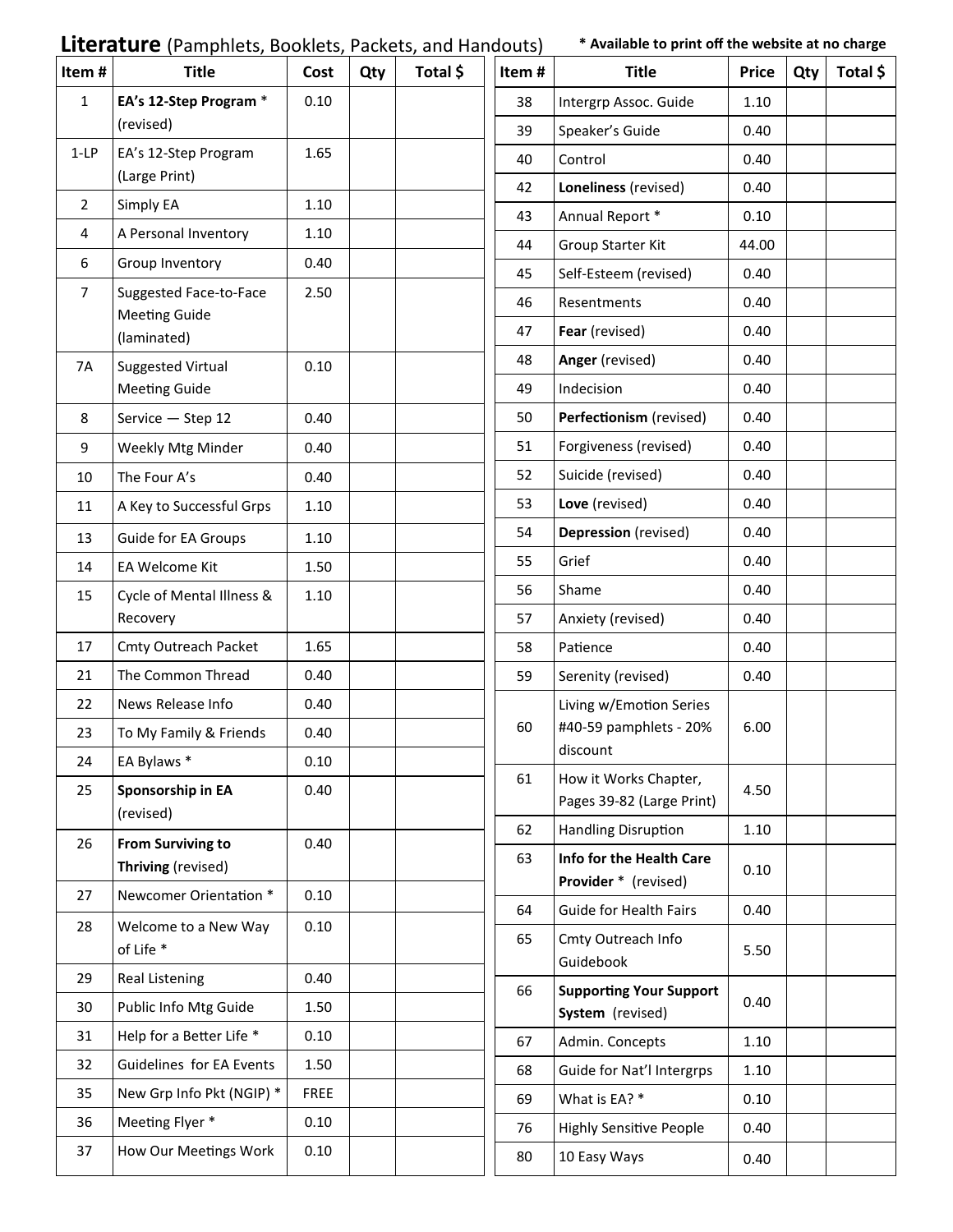#### **Literature Continued**

| Item# | <b>Title</b>                                           | <b>Price</b> | Qty | Total \$ |
|-------|--------------------------------------------------------|--------------|-----|----------|
| 81    | Procrastination                                        | 0.40         |     |          |
| 82    | <b>Guidelines for Writing</b><br>for EAI <sup>*</sup>  | 0.10         |     |          |
| 84    | Self-Pity                                              | 0.40         |     |          |
| 85    | Hope                                                   | 0.40         |     |          |
| 86    | Confidentiality *                                      | 0.10         |     |          |
| 87    | <b>Best Practice for</b><br><b>Productive Meetings</b> | 0.10         |     |          |
| 88    | <b>Higher Power</b>                                    | 0.40         |     |          |
| 89    | <b>Trust</b>                                           | 0.40         |     |          |
| 90    | Acceptance                                             | 0.40         |     |          |
| 91    | <b>Comfort Zone</b>                                    | 0.40         |     |          |
| 92    | <b>Pushing Away our</b><br><b>Feelings</b>             | 0.40         |     |          |
| 93    | 5 Ways to Face your<br>Grief                           | 0.40         |     |          |
| 94    | Guilt                                                  | 0.40         |     |          |
| 95    | Gratitude                                              | 0.40         |     |          |
| 96    | Calm                                                   | 0.40         |     |          |
| 97    | <b>Kindness</b>                                        | 0.40         |     |          |
| 98    | Recovery                                               | 0.40         |     |          |
| 99    | <b>Time</b>                                            | 0.40         |     |          |
| 100   | <b>Healthy Boundaries</b>                              | 0.40         |     |          |
| 101   | Perseverance                                           | 0.40         |     |          |
| 102   | 50 Tips for 50 Years *                                 | 0.10         |     |          |
|       |                                                        | Subtotal:    |     | \$       |

#### **Other Merchandise**

| <b>Title</b>                                              | <b>Price</b> | Qty       | Total \$ |
|-----------------------------------------------------------|--------------|-----------|----------|
| Wire Literature Rack                                      | 27.50        |           |          |
| 17"W x 16"H x 10%"D                                       |              |           |          |
| <b>EA Medallion</b>                                       | 5.50         |           |          |
| <b>Medallion Holder</b>                                   | 11.00        |           |          |
| Anniversary Pin<br>Years 1-40 in Roman<br><b>Numerals</b> | 3.50         |           |          |
| Year (s) Requested:                                       |              |           |          |
|                                                           |              | Subtotal: | \$       |

# **Merchandise** (Cards, Bookmarks, For Groups)

| Cards |                                            |              |     |          |  |
|-------|--------------------------------------------|--------------|-----|----------|--|
| Item# | <b>Title</b>                               | <b>Price</b> | Qty | Total \$ |  |
| M5    | I Have A Choice -<br>JFT Card              | 0.55         |     |          |  |
| M19   | Share Your Mtg Card<br>(10/pk)             | 1.50         |     |          |  |
| M20   | Steps 3 & 7 Prayer<br>Pocket Card (10/pk)  | 1.10         |     |          |  |
| M41   | 12 Promises of<br><b>EA Card</b>           | 0.55         |     |          |  |
| M77   | <b>Blank Serenity</b><br>Notecards (10/pk) | 5.00         |     |          |  |

### **Anniversary Recognition Cards**

Hard plastic 2"x 3" cards to recognize milestones

| Item# | Title        | <b>Price</b> | Qty | Total \$ |
|-------|--------------|--------------|-----|----------|
| M70   | 30-day Card  | 1.10         |     |          |
| M70A  | 60-day Card  | 1.10         |     |          |
| M71   | 90-day Card  | 1.10         |     |          |
| M72   | 6 month Card | 1.10         |     |          |
| M73   | 1 Year Card  | 1.10         |     |          |

#### **Bookmarks**

| M18 | <b>Serenity Prayer</b><br>(Winter Background) | 1.10 |  |
|-----|-----------------------------------------------|------|--|
| M33 | Serenity Prayer<br>(Water Background)         | 1.10 |  |

# **For Groups**

|                |                        | Subtotal: |      |  |
|----------------|------------------------|-----------|------|--|
|                | <b>Table Card</b>      |           |      |  |
| M16            | <b>EA Meeting</b>      |           | 1.10 |  |
|                | (Laminated)            |           |      |  |
| M <sub>3</sub> | <b>EA Meeting Sign</b> |           | 2.50 |  |
|                |                        |           |      |  |

#### **Insure Your Order!**

| <b>Subtotal Amount</b> | Cost   | <b>Subtotal Amount</b> | Cost             |
|------------------------|--------|------------------------|------------------|
| $$0.01 - $50.00$       | \$2.45 | \$300.01 - \$400.00    | \$6.40           |
| \$50.01 - \$100.00     | \$3.15 | \$400.01 - \$500.00    | \$7.65           |
| \$100.01 - \$200.00    | \$3.85 | \$500.01 - \$600.00    | \$10.35          |
| \$200.01 - \$300.00    | \$5.05 | $$600.01+:$            | Call our office! |